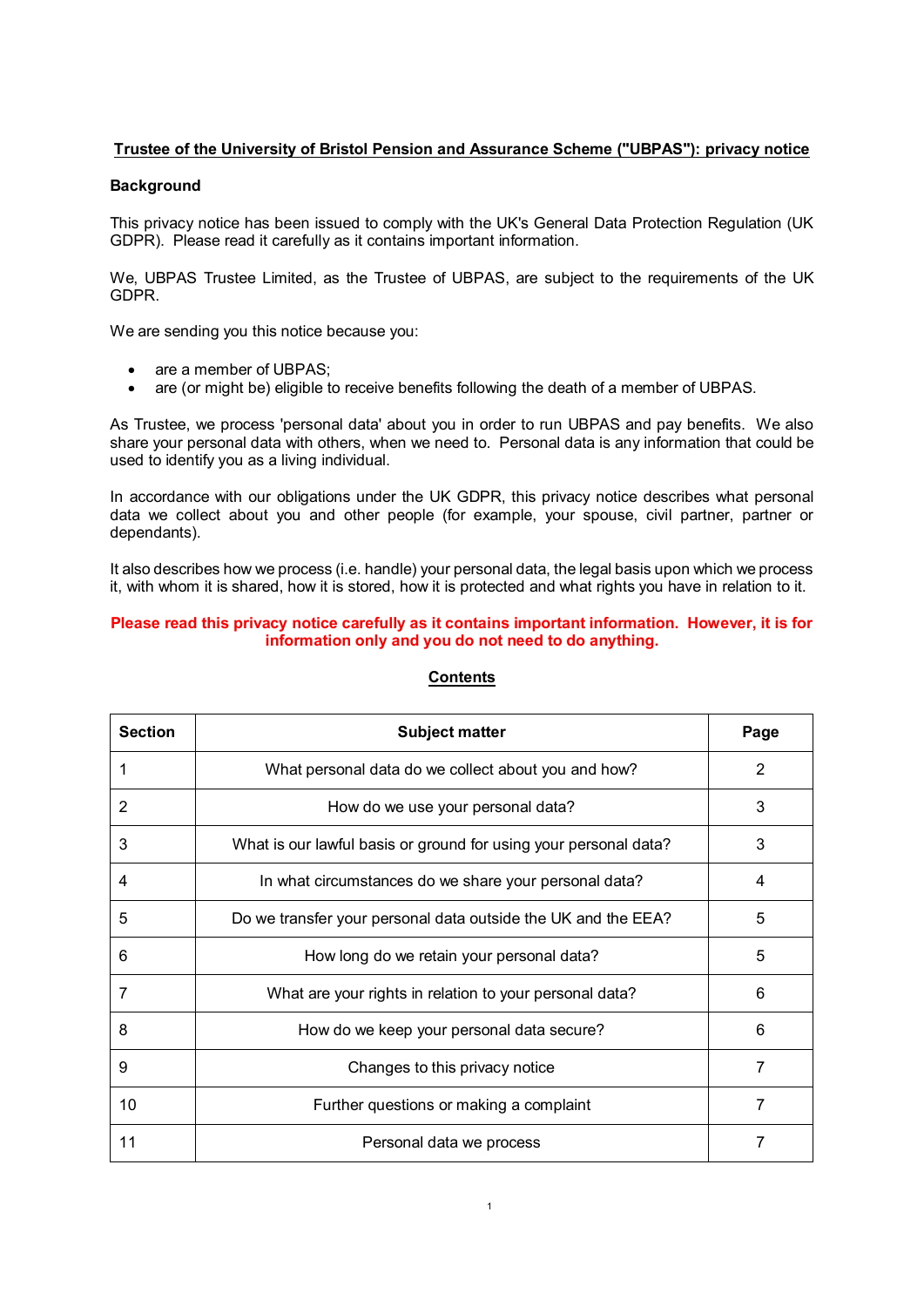### **1. What personal data do we collect about you and how?**

We collect personal data from you in a number of different ways:

- you may share information with us;
- we may collect certain personal data from third parties (please see below);
- we may also generate certain personal data in our running of UBPAS (for example, information relating to your contributions and benefits).

If you are a member, we collect personal data from the following third parties:

- your current or former employer;
- any financial or other adviser or representative acting on your behalf, and, if you want to transfer benefits, the trustees or managers of other pension schemes of which you are or have been a member;
- providers of services that allow us to verify the accuracy of your personal data (for example, to trace your current address or to verify your continuing existence); and
- public databases (such as the register of births, deaths and marriages) and government agencies (for example, Her Majesty's Revenue & Customs (HMRC)).

If you are (or might be) eligible to receive benefits following the death of a member, we may need to collect personal data from the following third parties:

- public records (for example, the register of births, deaths and marriages);
- any adviser or representative acting on your behalf;
- other people who know or are related to, or were dependant upon the member, and anyone representing them;
- the executors of the member's will or the member's personal representatives and anyone representing them.

We collect and use the types of data set out in section 11.

In certain circumstances, we may ask you for personal data which is more sensitive. Examples would be where we ask for information that may reveal your racial or ethnic origin, religious beliefs, sex life or sexual orientation, or information relating to your health (for example, if you cannot work any longer due to incapacity and you want to take your pension benefits early).

When we ask for sensitive information, we will only ask for as much information as we need. We will also explain to you at the time why we need that information and how we intend to use it. We may also need to handle information about criminal convictions relevant to you.

When we need to, we will ask for your consent for us to use your sensitive information, or information about criminal convictions and offences. However, there are some cases where the law allows us to use sensitive information without your consent, including where we need to use it to establish, exercise and defend legal claims.

You may also need to provide us with personal data relating to other people (for example, your spouse, civil partner, partner or dependants). When you do so, you will need to check with them that they are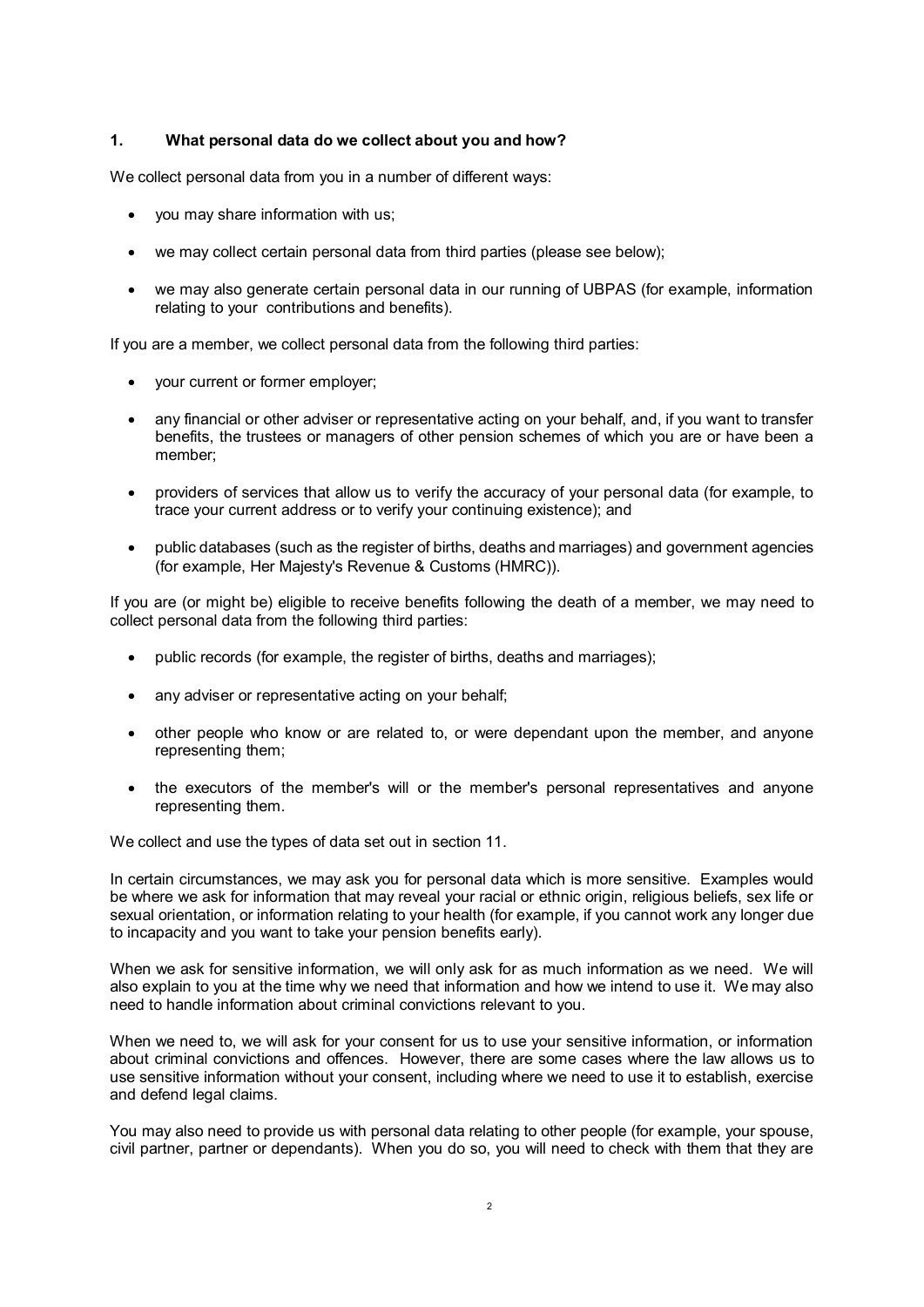happy for you to share their personal data with us and for us to use it in accordance with this privacy notice.

### **2. How do we use your personal data?**

We primarily use your personal data for the purposes of operating UBPAS. This includes making decisions about you and your options and entitlements and calculating your benefits, and communicating with you.

It also includes matters to do with the wider operation of UBPAS. For example, we use personal data to calculate UBPAS's liabilities and the sums that the employers and members need to pay to UBPAS. We may also use personal data to set up insurance policies to meet UBPAS's liabilities, in connection with liability management exercises, transferring your benefits to another scheme or arrangement, a scheme merger, or any proposal to make changes to UBPAS's benefits.

We will also use your personal data for the purposes of complying with any laws and procedures that apply to us, answering questions, dealing with complaints, and in order to establish, exercise or defend our legal rights.

Finally, we will occasionally use your personal data for the purposes of statistical analysis or to respond to government surveys (for example, questionnaires sent to us by the Pensions Regulator or the Office of National Statistics) but this is usually completed on an anonymous basis.

If we or the other data controllers involved with UBPAS wish to use your personal data for any additional purposes, we will update this privacy notice.

### **3. What is our lawful basis or ground for using your personal data?**

Under laws which are designed to protect your personal data, we need to have what is called a "lawful basis", or "ground" each time we use, share or otherwise process your personal data.

As Trustee, we have certain duties and powers which are conferred on us by law or by UBPAS's governing documents. In most cases, our processing of your personal data is **necessary** for the performance of those duties and exercise of those powers.

Certain uses of your personal data, or other processing activities, will not be strictly necessary to perform our legal duties or to exercise our powers; however, they will be necessary for the purposes of our legitimate interests or the legitimate interests of a third party. They may also be in your interests.

When we say "legitimate interests", we mean our (or a third party's) interests in operating UBPAS as efficiently and securely as possible. For example, we may choose to use a third party to store your personal data; we may do this in part because of our use of that service means that your personal data is more secure.

If we rely on our (or a third party's) **legitimate interests** use your personal data, we will undertake a balancing test to ensure that our (or the third party's) legitimate interests are not outweighed by your interests. If we are processing personal data on this basis (rather than, for example, because it is necessary for the performance of our legal duties), you have the right to object to this processing.

In certain circumstances, we will need your **consent** to collect and use your personal data; this is most likely where we are collecting and using information relating to your health, or where we obtain information that may reveal your racial or ethnic origin, religious or similar beliefs, sex life or sexual orientation. If we have asked for your consent, you may withdraw your consent at any time.

You may withdraw your consent, or object to our processing of your personal data in a certain way (where you have the right to do so), by using the contact details set out in section 10.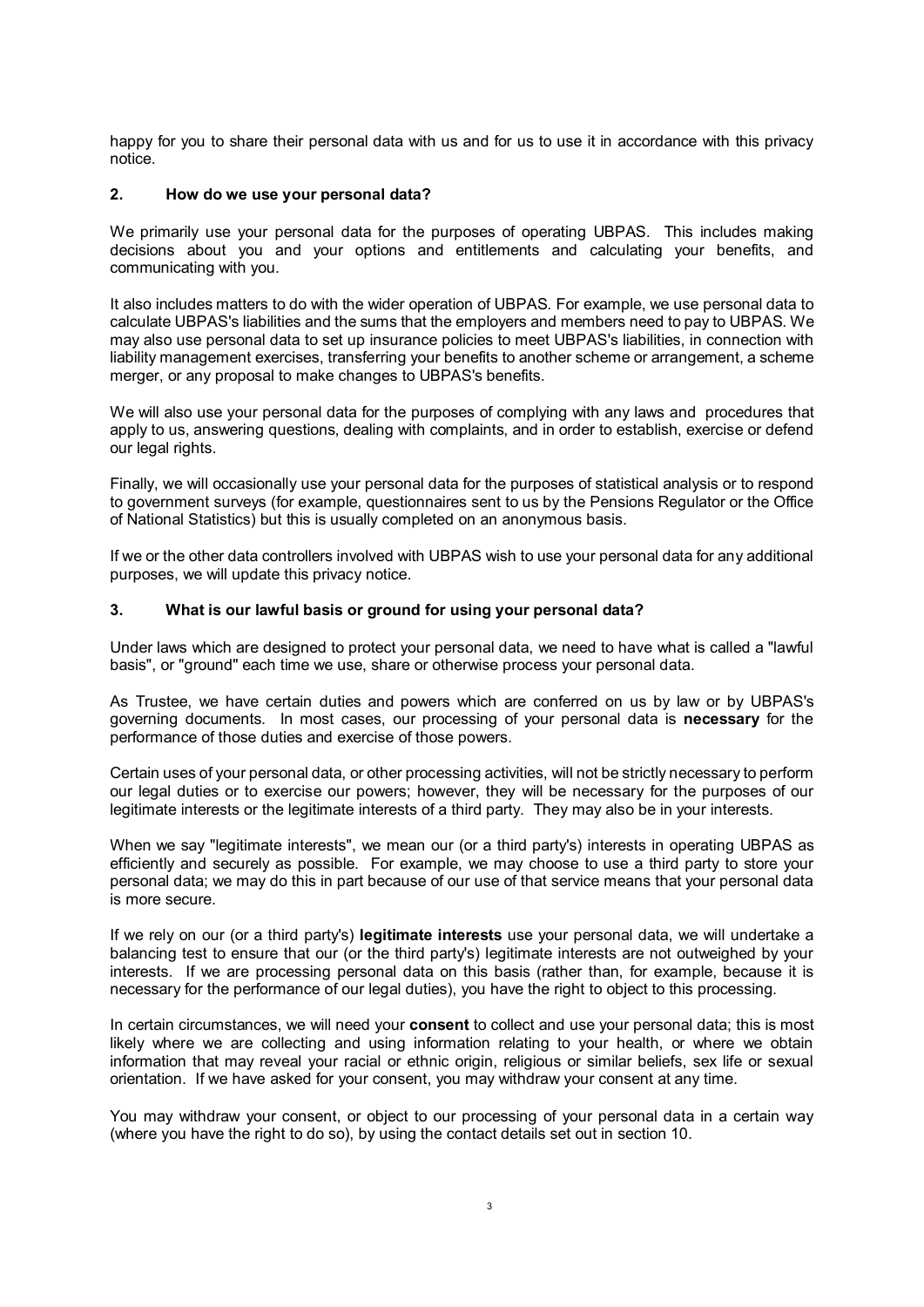However, if you withdraw your consent or object to our processing of your personal data, this may impact our ability to consider whether you are eligible to receive benefits, put your benefits into payment, and / or continue to pay benefits to you.

### **4. In what circumstances do we share your personal data?**

We will share your personal data with the following categories of third parties:

- your current or former employer for the purposes of operating UBPAS;
- our administrators we delegate some of our duties as a Trustee to administrators; they are effectively responsible for the day-to-day running of UBPAS. In some instances, the administrators will share personal data with their sub-processers in accordance with their contractual agreement with us;
- UBPAS's actuary this is an actuary who is personally appointed to UBPAS to advise us on UBPAS's funding. The actuary is supported by an actuarial team who will also have access to your personal data;
- our benefit consultants they provide advice on all aspects of running UBPAS, including the level and form of benefits to be provided to members of UBPAS, investment, member communication, and strategies for managing the risks associated with UBPAS;
- our investment managers and advisers they invest UBPAS's assets on our behalf and advise us on investment matters;
- our auditors they prepare UBPAS's annual accounts and audit them for us;
- our lawyers they advise us on all legal issues affecting UBPAS;
- our covenant advisers they advise us on the financial support that your current or former employer may be able to provide to UBPAS;
- our indemnity insurers;
- the Pensions Ombudsman they would likely request information from us if you raise a complaint with them;
- medical practioners if medical advice is needed in relation to the payment of benefits that are dependent on ill health (e.g. ill-health early retirement)
- any staff we employ and other companies that provide services to us (or to our administrators), such as communications consultants, printers, suppliers of data cleansing, verification and tracing services, and IT systems suppliers and support, including providers of data storage, email archiving, back-up and disaster recovery and cyber security services;
- any financial adviser you appoint in relation to transferring your benefits to another pension scheme (and the trustees or managers of the pension schemes you transfer or your benefits are transferred to); and
- statutory bodies (for example, the Pension Protection Fund), or government agencies in connection with contracted-out benefits (such as HMRC).

We will also disclose your personal data to third parties: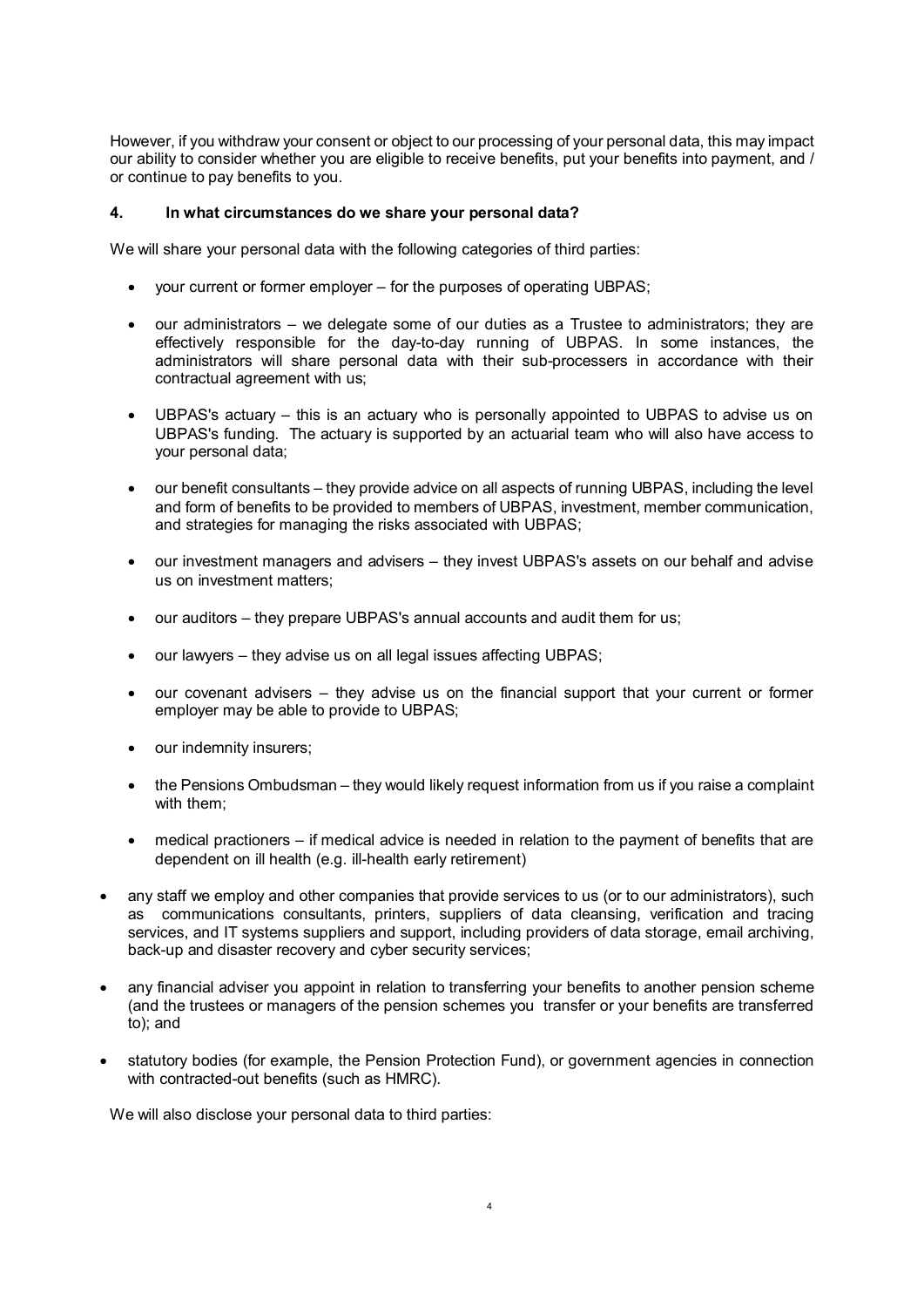- if we are under a duty to disclose or share your personal data in order to comply with any legal obligation, or any lawful request from any legal or regulatory authority; or
- to respond to any claims, and to establish, exercise or defend our legal rights.

As Trustee, we are a 'data controller' of your personal data. This means we are responsible for keeping your personal data safe and secure.

Some of the third parties with whom we share your personal data are limited (by law and by contract) in their ability to use your personal data for the specific purposes identified by us. They are known as 'data processors', and this category includes UBPAS's administrators.

However, certain third parties (most notably, UBPAS's actuary and actuarial advisers, our insurers, auditors, lawyers and other professional advisers) are subject to certain legal or regulatory obligations, including professional codes of practice. They will be 'data controllers' (and so directly responsible to you for their own processing of your personal data) to the extent that processing is subject to, or relates to, those obligations.

As data controllers, those third parties have their own, separate, privacy notice which applies to their use of your personal data. A full list of these third parties, and copies of their privacy notices, can be obtained by contacting the Trustee (see section 10). Links to the privacy notices for UBPAS's actuary / actuarial advisers and legal advisers are set out below:

[www.willistowerswatson.com/personal-data;](http://www.willistowerswatson.com/personal-data)

[http://www.osborneclarke.com/website-privacy/.](http://www.osborneclarke.com/website-privacy/) 

### **5. Do we transfer your personal data outside the UK and the EEA?**

In certain circumstances, your personal data may be processed outside of the UK; for example, third party service providers may store certain personal data in a country outside the UK.

If we (or our service providers) process personal data outside of the UK, we will take appropriate measures to ensure that your personal data is adequately protected in a manner which is consistent with this privacy notice, and in accordance with applicable laws.

There are several measures for ensuring an adequate level of protection; including where certain countries have been deemed "adequate" by the Secretary of State in the UK (for example, countries within the European Economic Area have been deemed adequate), or where we transfer Personal Data outside the UK on the basis of the standard data protection clauses approved for use in the UK (or example, where we incorporate those clauses into our contracts with service providers based outside the UK).

Further details on the steps we take to protect your personal data in those cases are available from us on request.

#### **6. How long do we retain your personal data?**

We keep your personal data for no longer than we need to for the purposes for which we use it, as set out in section 2 of this notice.

We will need to keep your personal data for as long as you are a member of, or receiving benefits from, UBPAS. If you die, we will continue to hold your personal data to pay any benefits due to your spouse, civil partner or dependants.

We will also keep your personal data for as long as necessary to answer any questions about the administration of UBPAS, deal with any complaints or claims, exercise or defend our legal rights, or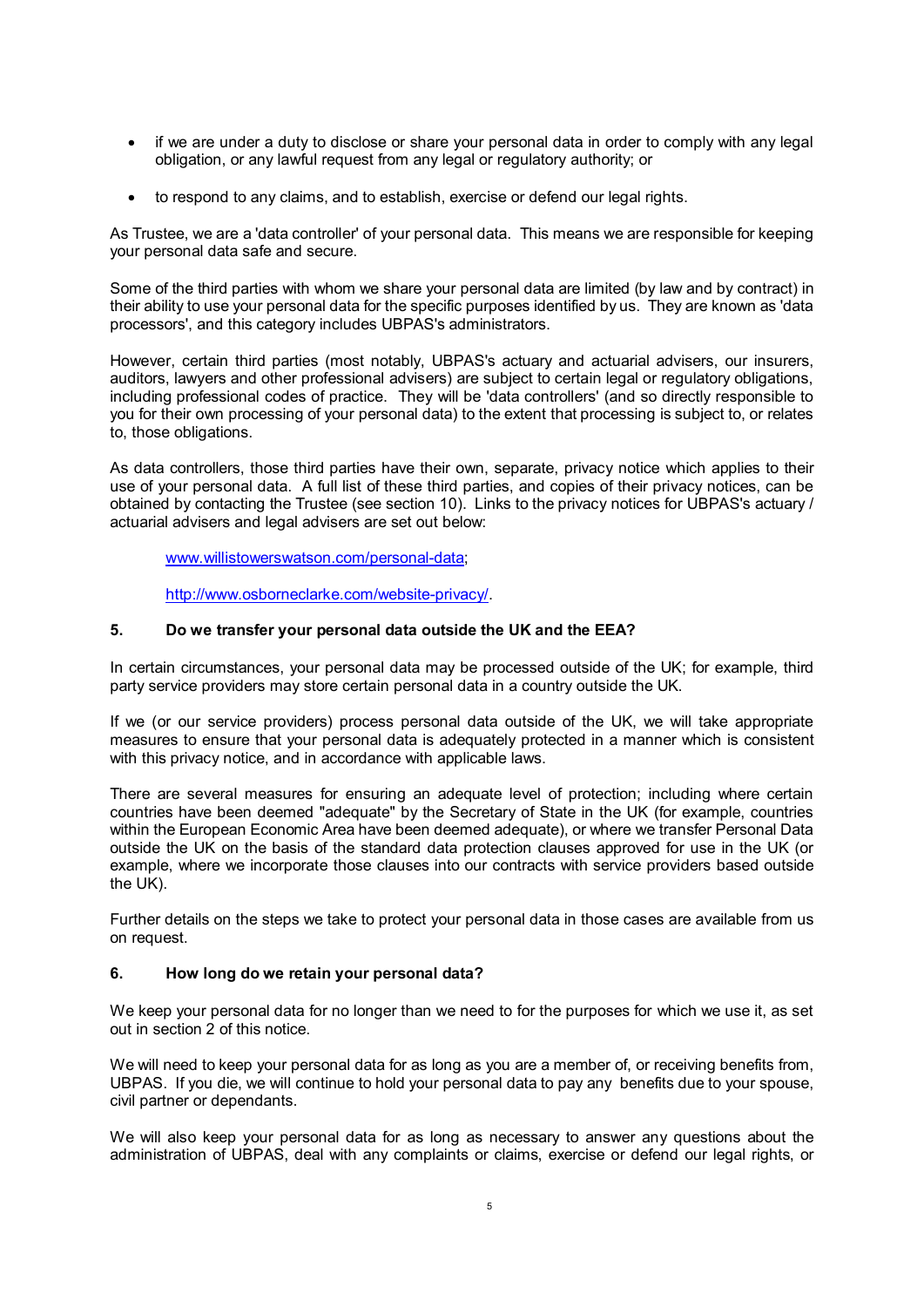comply with any legal or regulatory requirements. We will keep your personal data even if you have no spouse, civil partner or dependants, or if your spouse, civil partner, partner or dependants die, or if you transfer out of UBPAS.

We need to keep your personal data this long because of the long term nature of pension schemes, and the fact that questions can arise many years after someone has died or left UBPAS.

### **7. What are your rights in relation to your personal data?**

You have the following rights in relation to your personal data. You can ask us for more information about any of these rights by contacting us using the details in section 10.

- (a) **Right of access**. You have a right of access to any personal data we hold about you, including asking us for a copy of your personal data;
- (b) **Right to update your information**. You have a right to request an update to any of your personal data which is out of date or incorrect;
- (c) **Right to delete your information**. You have a right to ask us to delete any personal data which we are holding about you in certain specific circumstances (but this may affect our ability to pay you benefits);
- (d) **Right to restrict use of your information.** You have a right to ask us to restrict the way we process your personal data in certain circumstances (but this may affect our ability to pay you benefits);
- (e) **Right to data portability**. You have a right to ask us to provide your personal data to a third party provider of services in certain circumstances;
- (f) **Right to object**. Where we process your personal data on the basis of our, or another person's, legitimate interest, you have a right to ask us to consider any valid objections which you have to our use of your data.

We will consider all requests from you to exercise your rights (including whether they apply in a particular case) and provide our response within a reasonable period. In any event we will provide a response within one month of your request, unless we tell you we are entitled to a longer period.

Please note that certain personal data may be exempt from such requests, for example if we need to keep using the information to comply with our own legal obligations. If an exception applies, we will tell you this. When you make a request, we may ask you to provide us with some further information to allow us to confirm your identity.

#### **8. How do we keep your personal data secure?**

The main risk of our processing your personal data is if it is lost, stolen or misused. For these reasons, we are committed to protecting personal data from loss, misuse, disclosure, alteration, unauthorised access and destruction and to take all reasonable precautions to safeguard the confidentiality of personal data.

Although we make every effort to protect the personal data you provide, the transmission of information over the internet is not completely secure. As such, you acknowledge that we cannot guarantee the security of personal data transmitted to us in this way.

Once we have received your personal data, we will use appropriate procedures and security features to prevent unauthorised access, and take steps to ensure that any third parties with whom we share personal data do the same.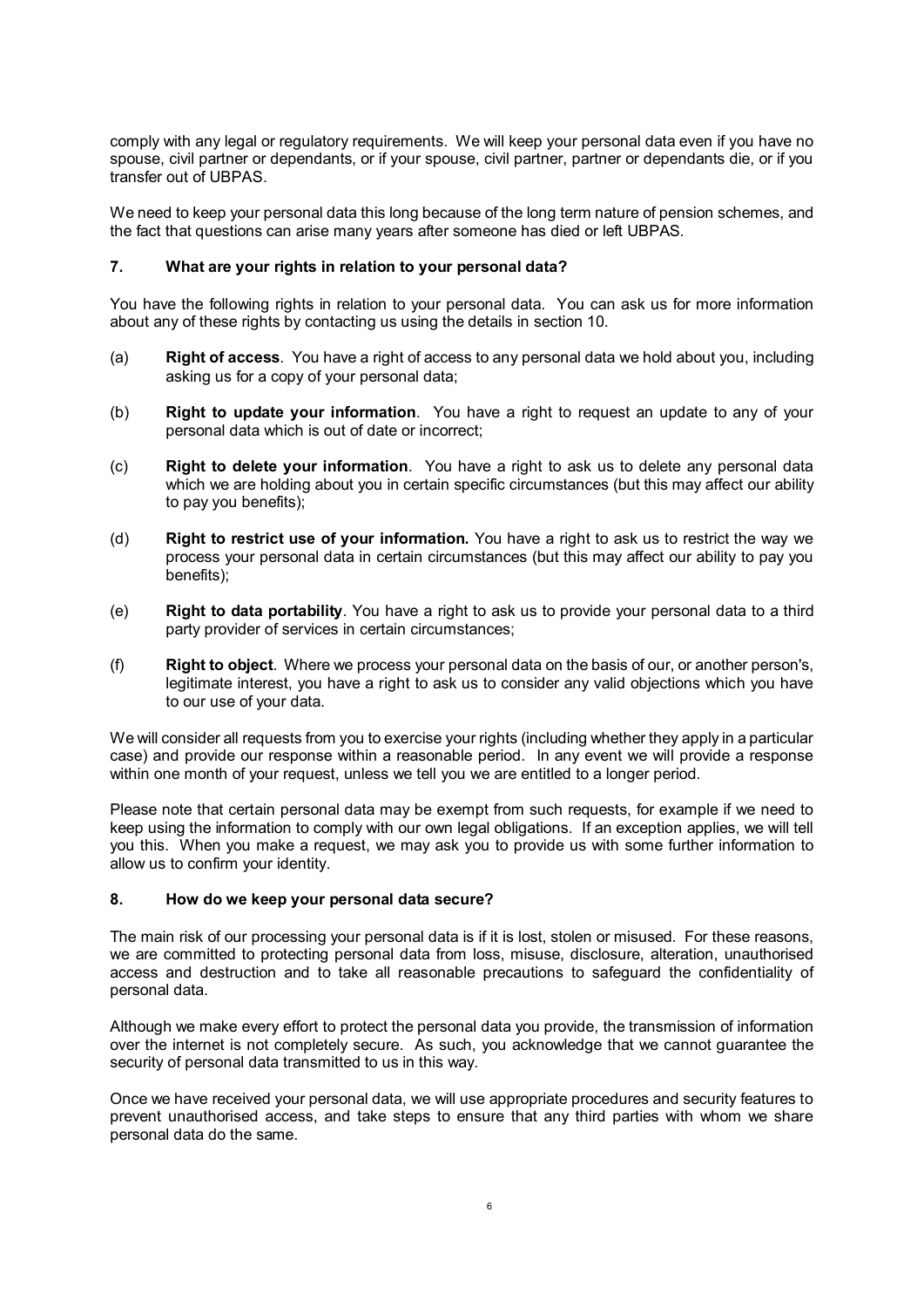Where we have given you (or where you have chosen) a password which enables you to access an account relating to your membership of UBPAS, you are responsible for keeping this password confidential. We ask you not to share a password with anyone.

## **9. Changes to this privacy notice**

We may amend this privacy notice from time to time. Any changes we make to our privacy notice in future will be notified to you in the next communication from us, such as the annual summary funding statement, your annual benefit statement, or member newsletter.

# **10. Further questions or making a complaint**

If you have any queries or complaints about our collection, use or other processing of your personal data, or if you wish to exercise any of your rights described above, please contact our administrators, Barnett Waddingham:

Post: Barnett Waddingham LLP, Hartwell House, Victoria Street, Bristol, BS1 6AD Email: [BristolU](mailto:payroll-pensions@bristol.ac.uk)ni@Barnett-Waddingham.co.uk Tel: 0333 11 11 222

We will investigate and attempt to resolve any such complaint or dispute regarding the use or disclosure of your personal data.

You may also make a complaint to the UK's data protection regulator, the Information Commissioner's Office [\(https://ico.org.uk/\)](https://ico.org.uk/), or a different data protection regulator in the country where you usually live or work, or where an alleged infringement has taken place. Alternatively, you may seek a remedy through the courts if you believe your rights have been breached.

## **11. Personal data we process**

We may collect and use the following types of personal data about you and, in some circumstances, your spouse, civil partner, partner or dependants:

- name(s);
- gender;
- sex:
- national insurance number;
- employee and membership number;
- date of birth;
- home address and telephone number;
- personal e-mail address;
- marital status and family / dependants (e.g. benefits payable on death);
- your current or former employer;
- the date you joined and left employment and employment status (e.g. full time or part time);
- dates on which you joined and left pensionable service;